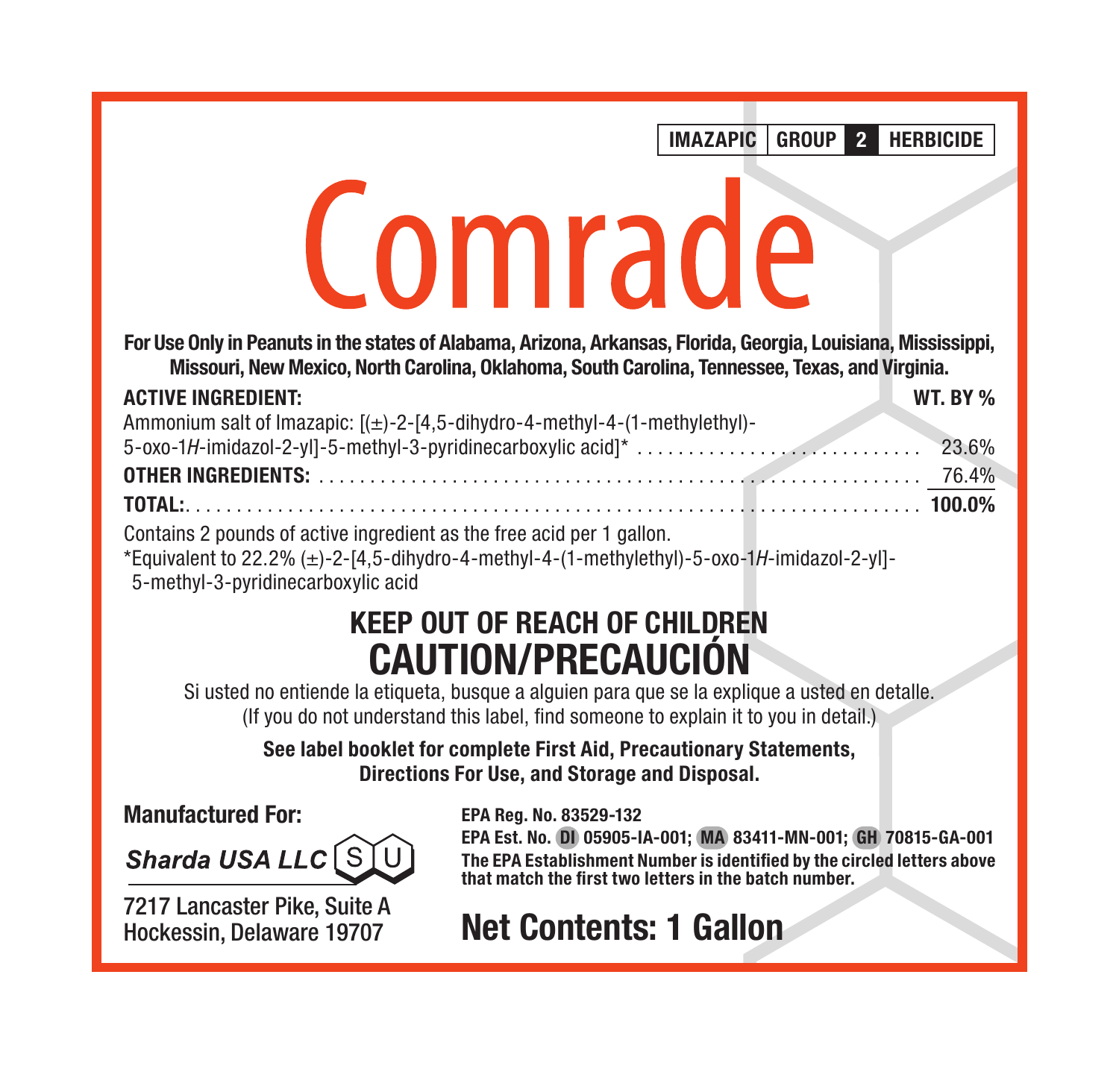| <b>FIRST AID</b>        |                                                                                                                                                                                                                                                                                                      |  |
|-------------------------|------------------------------------------------------------------------------------------------------------------------------------------------------------------------------------------------------------------------------------------------------------------------------------------------------|--|
| IF SWALLOWED:           | • Immediately call a poison control center or doctor immediately for treatment advice.<br>• Have person sip a glass of water if able to swallow.<br>• DO NOT induce vomiting unless told to do so by a poison control center or doctor.<br>• DO NOT give anything by mouth to an unconscious person. |  |
| IF ON SKIN OR CLOTHING: | • Take off contaminated clothing.<br>• Rinse skin immediately with plenty of water for 15 - 20 minutes.<br>• Call a poison control center or doctor for treatment advice.                                                                                                                            |  |
| IF IN EYES:             | . Hold eye open and rinse slowly and gently with water for 15 - 20 minutes.<br>• Remove contact lenses, if present, after the first 5 minutes, then continue rinsing eve.<br>. Call a poison control center or doctor for treatment advice.                                                          |  |
| <b>HOTLINE NUMBER</b>   |                                                                                                                                                                                                                                                                                                      |  |
|                         | Have the product container or label with you when calling a poison control center or doctor, or going for treatment. For emergency<br>information concerning this product, call your poison control center at 1-800-222-1222.                                                                        |  |

# PRECAUTIONARY STATEMENTS

#### HAZARDS TO HUMANS AND DOMESTIC ANIMALS

#### CAUTION

Harmful if swallowed. Harmful if absorbed through skin. Causes moderate eye irritation. Avoid contact with skin, eyes, or clothing. Wash thoroughly with soap and water after handling and before eating, drinking, chewing gum, using tobacco, or using the toilet. Remove and wash contaminated clothes before reuse.

#### PERSONAL PROTECTIVE EQUIPMENT (PPE)

#### Mixers, Loaders, Applicators, and other handlers must wear:

- Long-sleeved shirt and long pants
- Chemical-resistant gloves made of barrier laminate ≥ 14 mils, butyl rubber ≥ 14 mils, nitrile rubber ≥ 14 mils, neoprene rubber ≥ 14 mils, polyvinyl chloride (PVC) ≥ 14 mils, or Viton® ≥ 14 mils
- Shoes plus socks

#### User Safety Requirements

Follow manufacturer's instructions for cleaning/maintaining PPE. If no such instructions for washables exist, use detergent and hot water. Keep and wash PPE separately from other laundry.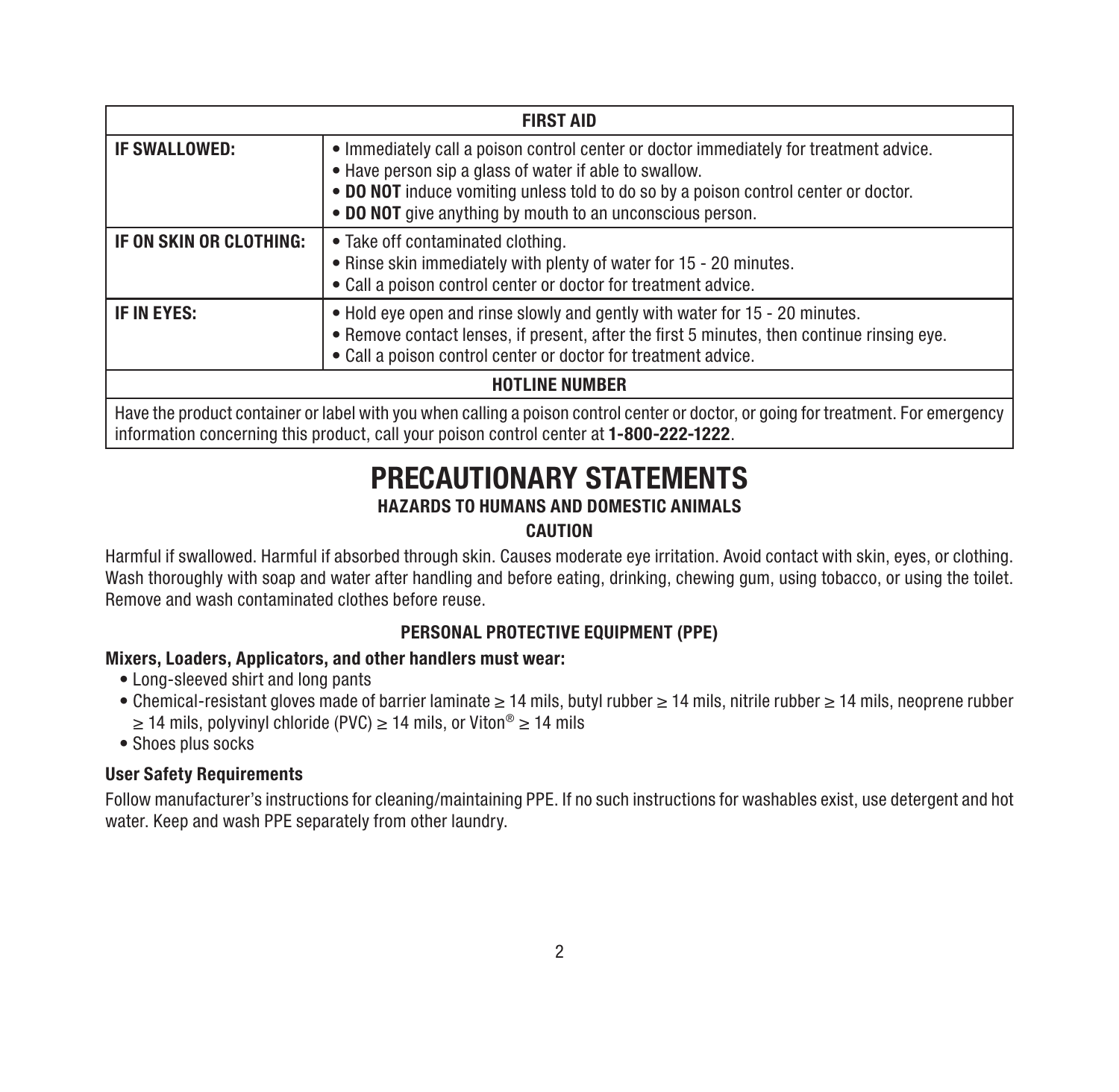#### USER SAFETY RECOMMENDATIONS

#### Users should:

- Remove clothing/PPE immediately if pesticide gets inside. Then wash thoroughly and put on clean clothing.
- Remove PPE immediately after handling this product. Wash the outside of gloves before removing. As soon as possible, wash thoroughly and change into clean clothing.

#### ENVIRONMENTAL HAZARDS

DO NOT apply directly to water, or to areas where surface water is present, or to intertidal areas below the mean high water mark. DO NOT contaminate water when disposing of equipment wash water or rinsate.

#### Non-Target Organism Advisory Statement

This product is toxic to plants and may adversely impact the forage and habitat of non-target organisms, including pollinators, in areas adjacent to the treated site. Protect the forage and habitat of non-target organisms by following label directions intended to minimize spray drift.

#### Groundwater Advisory Statement

This chemical has properties and characteristics associated with chemicals detected in groundwater. This chemical may leach into groundwater if used in areas where soils are permeable, particularly where the water table is shallow.

#### Surface Water Advisory Statement

This product may impact surface water quality due to runoff of rainwater. This is especially true for poorly draining soils and soils with shallow ground water. This product is classified as having high potential for reaching surface water via runoff for several months or more after application. A level, well-maintained vegetative buffer strip between areas to which this product is applied and surface water features such as ponds, streams, and springs will reduce the potential loading of imazapic from runoff water and sediment. Runoff of this product will be reduced by avoiding applications when rainfall or irrigation is expected to occur within 48 hours.

### DIRECTIONS FOR USE

It is a violation of Federal law to use this product in a manner inconsistent with its labeling.

DO NOT apply this product in a way that will contact workers or other persons, either directly or through drift. Only protected handlers may be in the area during application. For any requirements specific to your State or Tribe, consult the agency responsible for pesticide regulation.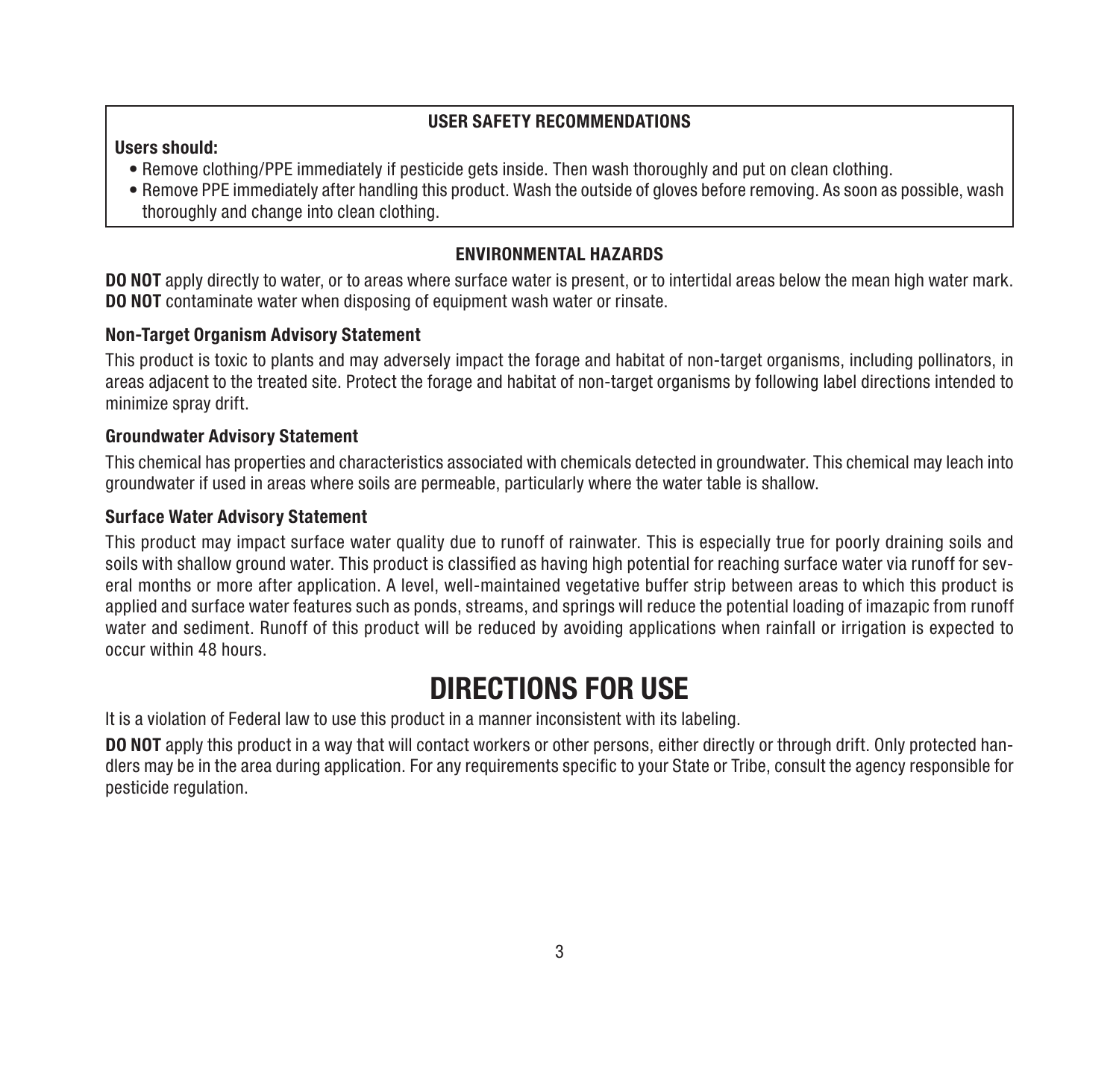#### AGRICULTURAL USE REQUIREMENTS

Use this product only in accordance with its labeling and with the Worker Protection Standard, 40 CFR Part 170. This Standard contains requirements for the protection of agricultural workers on farms, forests, nurseries, and greenhouses, and handlers of agricultural pesticides. It contains requirements for training, decontamination, notification, and emergency assistance. It also contains specific instructions and exceptions pertaining to the statements on this label about personal protective equipment (PPE) and restricted-entry interval. The requirements in this box only apply to uses of this product that are covered by the Worker Protection Standard.

DO NOT enter or allow worker entry into treated areas during the restricted-entry interval (REI) of 12 hours.

PPE required for early entry to treated areas that is permitted under the Worker Protection Standard and that involves contact with anything that has been treated, including plants, soil, or water, is:

- Coveralls
- Chemical-resistant gloves made of barrier laminate, butyl rubber ≥ 14 mils, nitrile rubber ≥ 14 mils, neoprene rubber ≥ 14 mils, polyvinyl chloride (PVC) > 14 mils, or Viton®  $\geq$  14 mils
- Shoes plus socks

#### PRODUCT INFORMATION

Comrade is an herbicide applied early post-emergence in peanuts in the states of Alabama, Arizona, Arkansas, Florida, Georgia, Louisiana, Mississippi, Missouri, New Mexico, North Carolina, Oklahoma, South Carolina, Tennessee, Texas, and Virginia. Refer to the specific treatment under the APPLICATION INSTRUCTIONS section of this label.

The weed killing activity involves uptake of **Comrade** by weed roots and/or foliage and rapid translocation to the growing points. After Comrade application, susceptible weeds may show yellowing and weed growth will stop. Several days may be required before the complete death of susceptible weeds. Adequate soil moisture is important for optimum Comrade activity. When adequate soil moisture is present. Comrade will have residual activity on susceptible germinating weeds; activity on established weeds will depend on the weed species and the depth of its root system in the soil. If adequate-rainfall is not received within 5 days, then irrigation at 3/4 inch/acre will serve to activate the Comrade soil residual activity. Also, when adequate soil moisture is not present and irrigation is not an option, then a timely cultivation made at least 14 days after **Comrade** application may improve general herbicide performance. A Comrade application may result in some peanut yellowing and/or a reduction in vine growth. Under adverse conditions (including but not limited to high pH ≥7.5, low nutrient availability, saline conditions, and/or hardpans), **Comrade** application may induce an adverse crop response.

Use of **Comrade** is expected to result in normal growth of rotational crops in most situations; however, various environmental and agronomic factors make it impossible to eliminate all risks associated with the use of this product and, therefore, rotational crop injury is always possible.

#### Use Restrictions:

- **DO NOT** apply this product through any type of irrigation system.
- **DO NOT** apply by helicopter, airplane, or any other aerial equipment.
- DO NOT graze or feed treated peanut hay to livestock.
- DO NOT apply more than 4 fl. oz. (0.063 lb. a.i. imazapic) of Comrade per acre per application.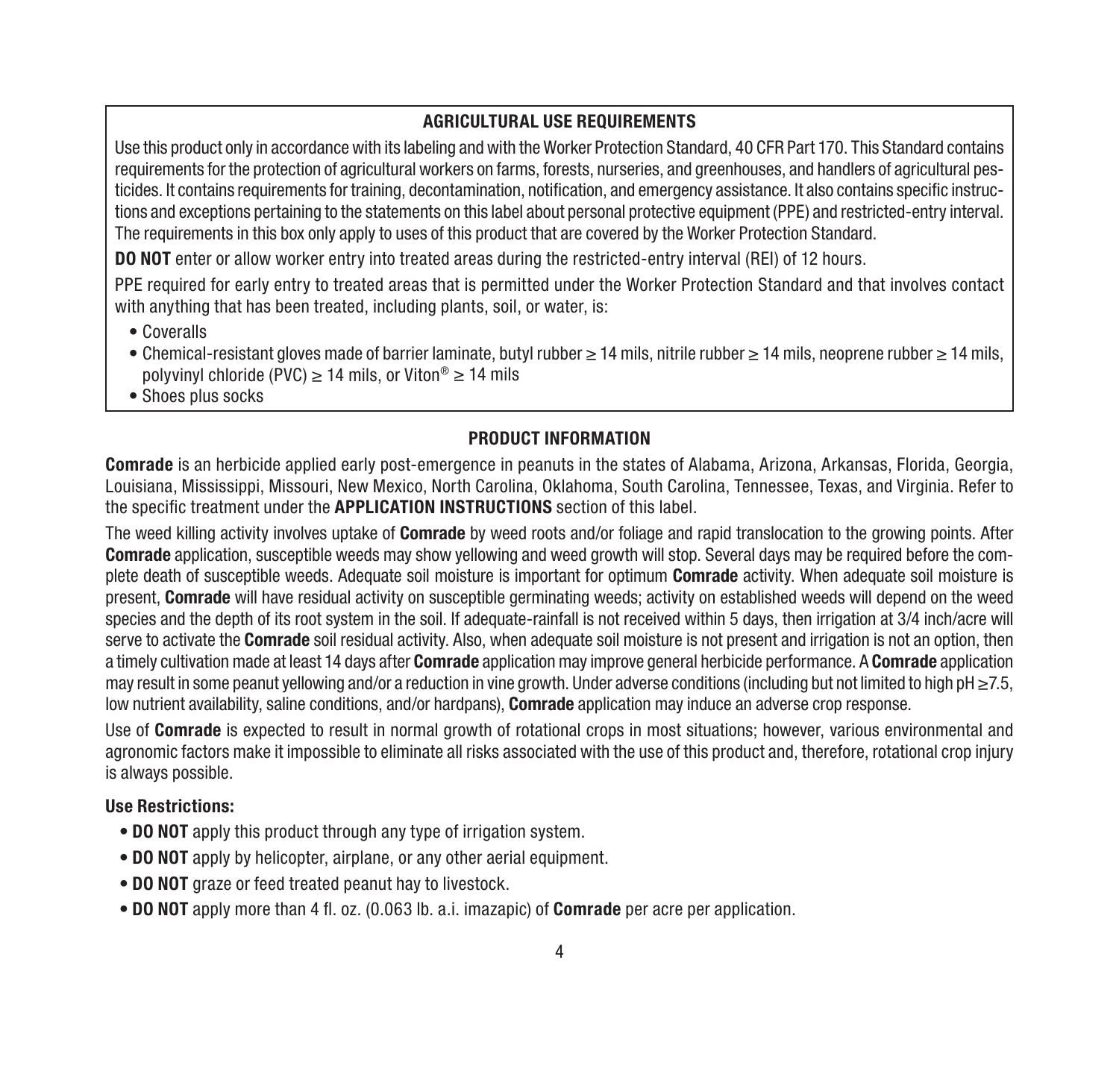- DO NOT apply more than 4 fl. oz. (0.063 lb. a.i. imazapic) of Comrade per acre per year.
- DO NOT make more than one application per year.
- Pre-Harvest Interval (PHI): DO NOT apply Comrade within 90 days of peanut harvest.

#### Replanting

If replanting is necessary in a field previously treated with **Comrade**, the field may be replanted to peanuts. Rework the soil no deeper than 2 inches. **DO NOT** apply an additional treatment of **Comrade** or other imazapic products.

#### Cultivation

The control of difficult weeds (including Florida beggarweed) and weeds treated under dry conditions is often greatly enhanced by a timely cultivation. Cultivation must be done at least 14 days after Comrade application. DO NOT cultivate prior to 14 days after Comrade application since this timing is too early to take full advantage of the weed control activity offered by Comrade. In addition, cultivations must be shallow to avoid excessive movement of treated soil and to avoid exposing weed seed buried deep within the soil.

#### RESISTANCE MANAGEMENT IMAZAPIC GROUP 2 HERBICIDE

Comrade contains imazapic and is classified in the imidazolinone chemical class as a Group 2 herbicide, acetolactate synthase (ALS) or acetohydroxy acid synthase (AHAS) inhibitor. Herbicide resistance is defined as the inherited ability of a plant to survive and reproduce following exposure to a dose of herbicide normally lethal to the wild type. In a plant, resistance may be naturally occurring or induced by such techniques as genetic engineering or selection of variants produced by tissue culture or mutagenesis. Any weed population may contain or develop plants that are naturally resistant to Comrade and other Group 2 herbicides. Weed species with acquired resistance to Group 2 herbicides may eventually dominate the weed population if Group 2 herbicides are used repeatedly in the same field or in successive years as the primary method of control for targeted species. This may result in partial or total loss of control of those species by Comrade or other Group 2 herbicides.

To delay herbicide resistance, consider the below best practices for resistance management:

- Plant into weed-free fields and keep fields as weed-free as possible.
- To the extent possible, use a diversified approach toward weed management. Whenever possible, incorporate multiple weedcontrol practices such as mechanical cultivation, biological management practices, and crop rotation.
- Fields with difficult-to-control weeds must be rotated to crops that allow the use of herbicides with alternative mechanisms of action or different management practices.
- To the extent possible, do not allow weed escapes to produce seeds, roots or tubers. Manage weed seeds at harvest and post-harvest to prevent a buildup of the weed seed-bank.
- Prevent field-to-field and within-field movement of weed seed or vegetative propagules. Thoroughly clean plant residues from equipment before leaving fields.
- Prevent an influx of weeds into the field by managing field borders.
- Identify weeds present in the field through scouting and field history and understand their biology. The weed-control program must consider all of the weeds present.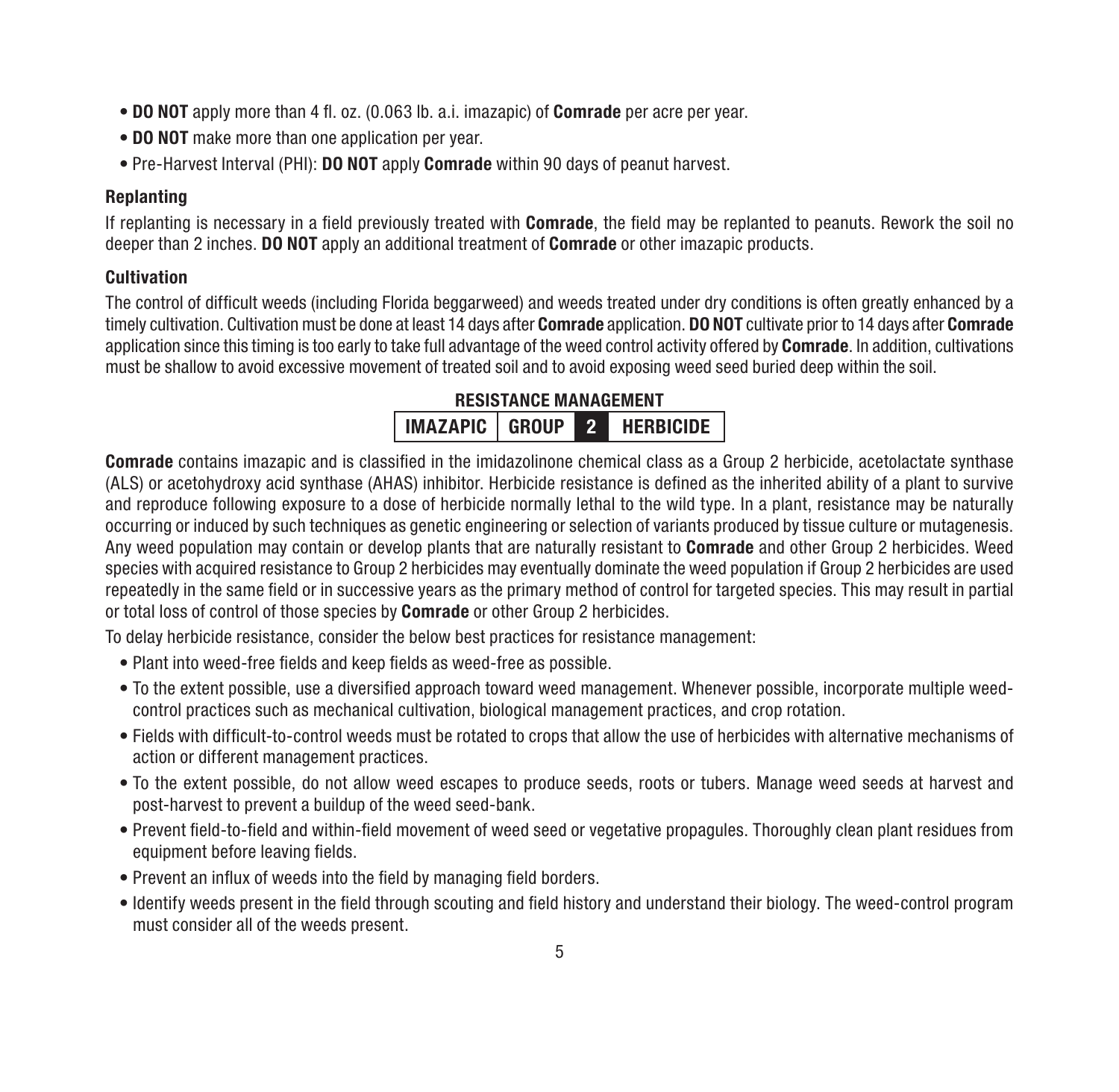- Difficult-to-control weeds may require sequential applications of herbicides with differing mechanisms of action.
- Apply this herbicide at the correct timing and rate needed to control the most difficult weed in the field.
- Use a broad-spectrum soil-applied herbicide with a mechanism of action that differs from this product as a foundation in a weed-control program. **DO NOT** use more than 1 application of this or any other herbicide with the same mechanism of action within a single growing year unless mixed with an herbicide with another mechanism of action with an overlapping spectrum for the difficult-to-control weeds.
- If resistance is suspected, treat weed escapes with an herbicide with a different MOA or use non-chemical methods to remove escapes.
- Monitor treated weed populations for loss of field efficacy.
- Scout field(s) before and after application.
- Report lack of performance to Sharda USA LLC or their representative.

Indicators of possible herbicide resistance include: (1) failure to control a weed species normally controlled by the herbicide at the dose applied, especially if control is achieved on adjacent weeds; (2) a spreading patch of non-controlled plants of a particular weed species; (3) surviving plants mixed with controlled individuals of the same species.

Contact your local sales representative, extension agent, or certified crop advisors to find out if suspected resistant weeds to this MOA have been found in your region. If resistant biotypes of target weeds have been reported, use the application rates of this product specified for your local conditions. Tank mix products so that there are multiple effective mechanisms of action for each target weed.

#### MANDATORY SPRAY DRIFT MANAGEMENT

#### Ground Boom Applications:

- Users must only apply with the nozzle height recommended by the manufacturer, but no more than 3 ft. above the ground or crop canopy unless making a turf, pasture, or rangeland application, in which case applicators may apply with a nozzle height no more than 4 ft. above the ground.
- For applications prior to the emergence of crops and target weeds, applicators are required to use a coarse or coarser droplet size (ASABE S572.1).
- For all other applications, applicators are required to use a medium or coarser droplet size (ASABE S572.1).
- DO NOT apply when wind speeds exceed 15 mph at the application site.
- DO NOT apply during temperature inversions.

#### SPRAY DRIFT ADVISORIES

#### THE APPLICATOR IS RESPONSIBLE FOR AVOIDING OFF-SITE SPRAY DRIFT. BE AWARE OF NEARBY NON-TARGET SITES AND ENVIRONMENTAL CONDITIONS.

#### IMPORTANCE OF DROPLET SIZE

An effective way to reduce spray drift is to apply large droplets. Use the largest droplets that provide target pest control. While applying larger droplets will reduce spray drift, the potential for drift will be greater if applications are made improperly or under unfavorable environmental conditions.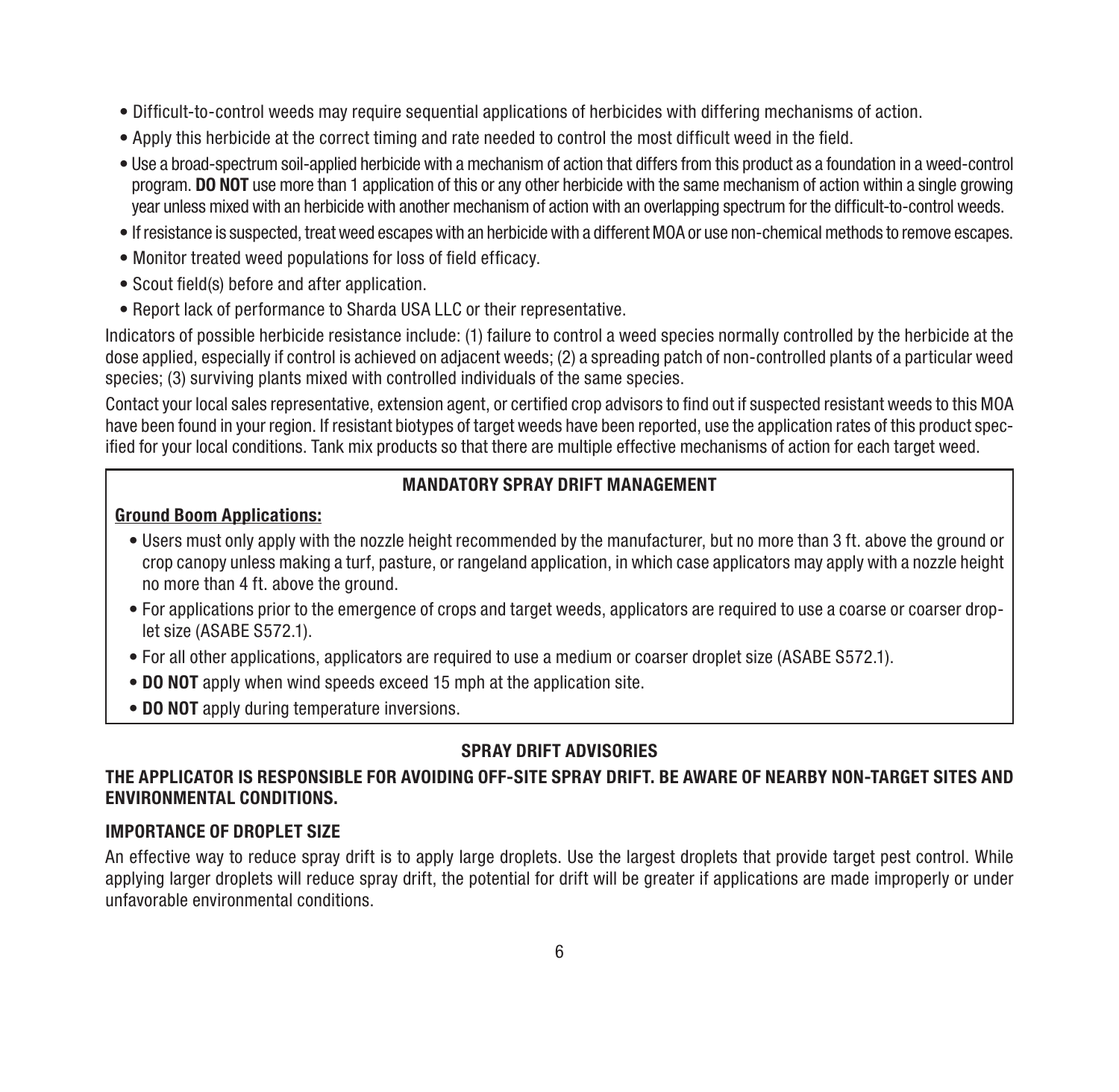#### Controlling Droplet Size – Ground Boom

- Volume Increasing the spray volume so that larger droplets are produced will reduce spray drift. Use the highest practical spray volume for the application. If a greater spray volume is needed, consider using a nozzle with a higher flow rate.
- Pressure Use the lowest spray pressure recommended for the nozzle to produce the target spray volume and droplet size.
- Spray Nozzle Use a spray nozzle that is designed for the intended application. Consider using nozzles designed to reduce drift.

#### BOOM HEIGHT – Ground Boom

Use the lowest boom height that is compatible with the spray nozzles that will provide uniform coverage. For ground equipment, the boom must remain level with the crop and have minimal bounce.

#### SHIELDED SPRAYERS

Shielding the boom or individual nozzles can reduce spray drift. Consider using shielded sprayers. Verify that the shields are not interfering with the uniform deposition of the spray on the target area.

#### TEMPERATURE AND HUMIDITY

When making applications in low relative humidity, set-up equipment to produce larger droplets to compensate for evaporation. Droplet evaporation is most severe when conditions are both hot and dry.

#### TEMPERATURE INVERSIONS

Drift potential is high during a temperature inversion. Temperature inversions are characterized by increasing temperature with altitude and are common on nights with limited cloud cover and light to no wind. The presence of an inversion can be indicated by ground fog or by the movement of smoke from a ground source or an aircraft smoke generator. Smoke that layers and moves laterally in a concentrated cloud (under low wind conditions) indicates an inversion, while smoke that moves upward and rapidly dissipates indicates good vertical air mixing. Avoid applications during temperature inversions.

#### **WIND**

Drift potential generally increases with wind speed. AVOID APPLICATIONS DURING GUSTY WIND CONDITIONS. Applicators need to be familiar with local wind patterns and terrain that could affect spray drift.

Wind Erosion: Avoid treating powdery, dry or light sandy soils when conditions are favorable for wind erosion. Under these conditions, the soil surface must first be settled by rainfall or irrigation.

#### MIXING PROCEDURES

It is the pesticide user's responsibility to ensure that all products are registered for the intended use. Read and follow the applicable restrictions and limitations and directions for use on all product labels involved in tank mixing. Users must follow the most restrictive directions for use and precautionary statements of each product in the tank mixture.

Fill the spray tank 1/2 - 3/4 full with clean water. Use a calibrated measuring device to measure the required amount and add the required amount of **Comrade** to the spray tank while agitating. Fill the remainder of the tank with water.

Add a nonionic surfactant, organosilicate adjuvant or crop oil concentrate to the spray tank. Maintain agitation while spraying to ensure a uniform spray mixture. An antifoaming agent may be added to the tank if needed.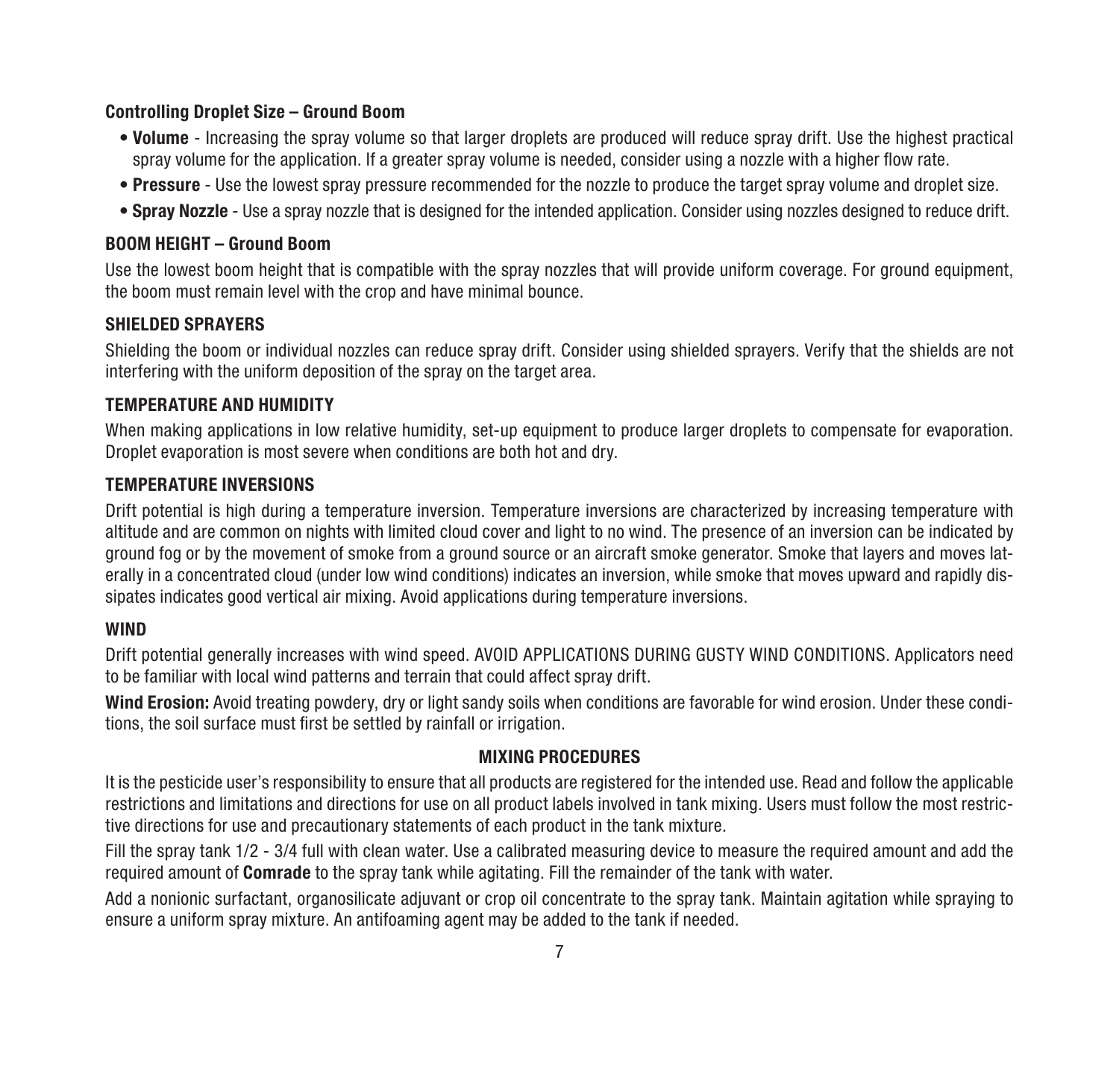When tank mixing Comrade with specified herbicides, add wettable powders, dispersible granules or other dry formulations first, then ECs, then **Comrade**, and then an adjuvant.

To avoid injury to sensitive crops, spray equipment used for **Comrade** applications must be drained and thoroughly cleaned with water before applying other products or spraying other crops.

#### SPRAY ADJUVANTS

#### Alabama, Arizona, Arkansas, Florida, Georgia, Louisiana, Mississippi, Missouri, North Carolina, South Carolina, Tennessee, Texas (except West Texas), and Virginia

Always include a nonionic surfactant or crop oil concentrate with **Comrade** applications. Use a nonionic surfactant with at least 80% active ingredient at 1 quart of surfactant for each 100 gals. of spray solution. If using crop oil concentrate, add 1 quart per acre. Under adverse application conditions (dry weather, larger weeds), the use of a crop oil concentrate at 1 qt. per acre, and fertilizer (spray grade ammonium sulfate at 2.5 lbs, per acre or liquid fertilizer at 1 - 2 qts, per acre) is advised.

#### New Mexico, Oklahoma, and West Texas Only

Always include either a crop oil concentrate, a methylated seed oil concentrate, or blends of these containing an organosilicate-based surfactant at 1 gt. per acre. **DO NOT** use a nonionic surfactant as an adjuvant. Maintain agitation while spraying to ensure a uniform spray mixture.

#### HERBICIDE COMBINATIONS

Naturally occurring biotypes\* of some of the weeds listed on this label may not be effectively controlled by this and/or other products with either the ALS/AHAS enzyme inhibiting mode of action. Other herbicides with the ALS/AHAS enzyme inhibiting mode of action include the sulfonylureas (e.g., nicosulfuron, rimsulfuron, thifensulfuron-methyl, chlorimuron-ethyl, chlorothalonil, propiconazole, halosulfuron-methyl herbicides, etc.), the sulfonamides (e.g., flumetsulam herbicide, etc.), and the pyrimidyl benzoates (e.g. pyrithiobac sodium herbicide, etc.). If naturally occurring ALS/AHAS resistant biotypes are present in a field, Comrade and/or any other ALS/AHAS enzyme inhibiting mode of action herbicide must be tank mixed or applied sequentially with an appropriate registered herbicide having a different mode of action to ensure control.

\*A weed biotype is a naturally occurring plant within a given species that has a slightly different, but distinct, genetic makeup from other plants.

Comrade may be tank mixed with other herbicides if the practice is not prohibited by the label of the tank mix partner. When Comrade is tank mixed with another herbicide, read each label carefully to determine use rates, methods of application, proper timing, weeds controlled, restrictions and precautions. Always use in accordance with the more restrictive label. No labeled use rate may be exceeded. DO NOT mix Comrade with any product whose label prohibits tank mixes.

Using paraquat dichloride or chlorimuron-ethyl herbicides in tank mixtures with Comrade may result in increased peanut injury. Using bentazon sodium herbicide in tank mixtures with **Comrade** may result in reduced broadleaf weed control. Using a postemergence grass control herbicide or fungicide in tank mixtures with **Comrade** may result in reduced weed control.

DO NOT use this product in combination with or following a imazethapyr sodium herbicide or diclosulam herbicide application due to the potential for herbicide resistance development and uncertainty regarding crop response.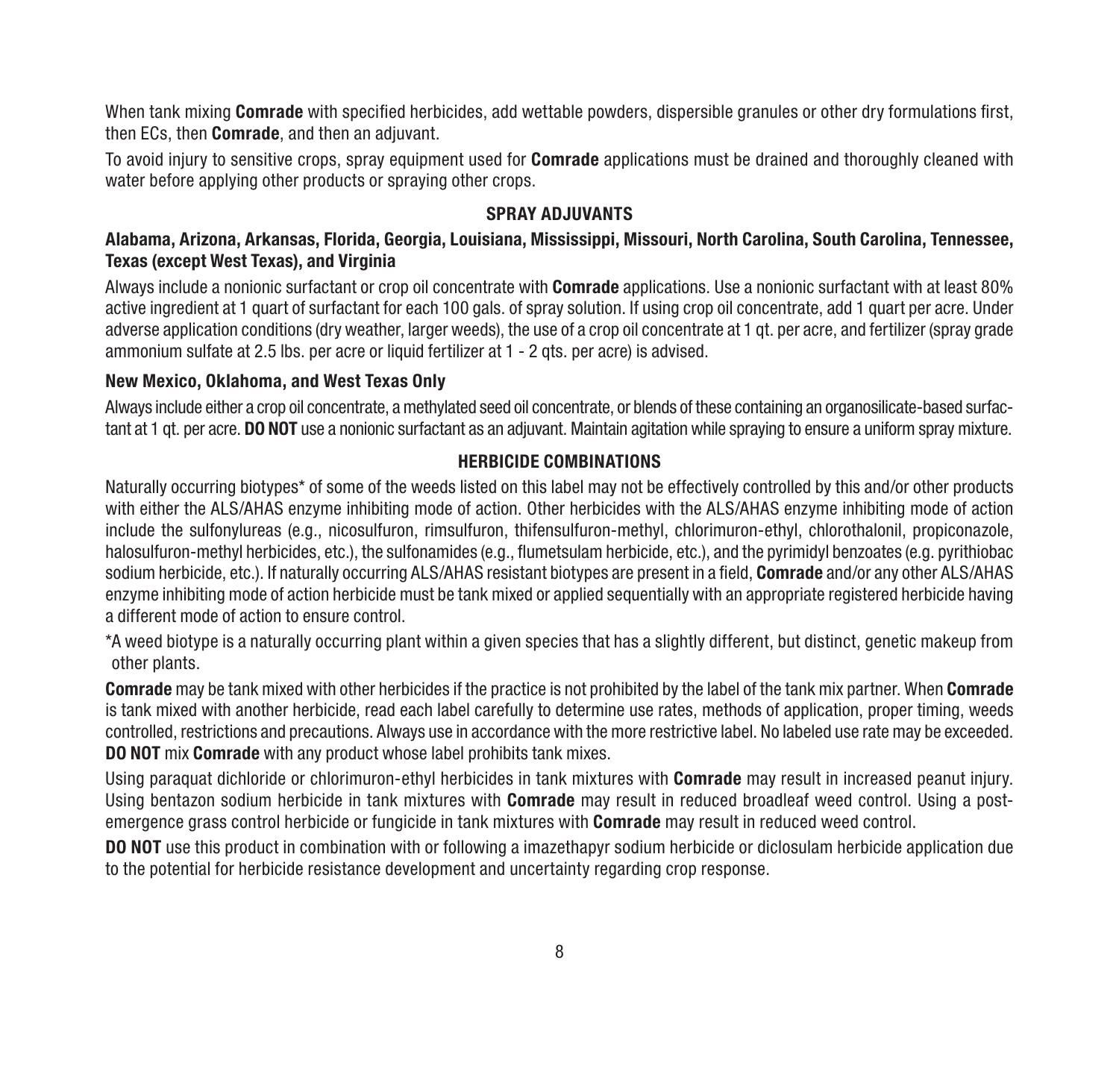#### SPRAYING INSTRUCTIONS

#### Restrictions:

- DO NOT apply if wind conditions, temperature inversion conditions, or other conditions may cause drift onto adjacent areas or sensitive crops. Sensitive crops include, but are not limited to, leafy vegetables and cotton.
- DO NOT apply if rainfall is threatening. Rainfall within 3 hours after Comrade application may reduce weed control.
- DO NOT apply by helicopter, airplane, or any other aerial equipment.
- Avoid overlaps when spraying.

#### Ground Application

Uniformly apply with properly calibrated ground equipment in 10 or more gals. of water per acre. A spray pressure of 20 - 40 PSI is advised. To ensure proper spray coverage, the sprayer must be calibrated to deliver the specified spray volume and pressure and the spray boom height adjusted to ensure proper coverage of weed foliage (according to the manufacturer's specifications). Spray nozzle tips must be selected to provide an even and thorough distribution of the spray mixture. The use of boomless or flood type nozzles is not advised and may result in decreased weed control.

#### APPLICATION INSTRUCTIONS

Comrade is active on many grass weeds, but a soil-active grass herbicide including pendimethalin herbicide or ethalfluralin herbicide must be applied according to label directions before Comrade use.

Apply Comrade at a rate of 4 fl. oz. (0.063 lb. a.i. imazapic) per acre plus an approved spray adjuvant (see the SPRAY ADJUVANTS section) early post-emergence to control broadleaf and grass weeds in peanuts. Refer to the WEEDS CONTROLLED chart below for weed species controlled.

#### WEEDS CONTROLLED.

An early post-emergence application of **Comrade**, at a use rate of 4 fl. oz. (0.063 lb. a.i. imazapic) per acre, will control or suppress the weeds listed below.

Comrade will control many grass weeds which escape from the application of a soil-applied grass herbicide. However, Comrade must be used as a component of a grass weed control program and following the application of a soil-applied grass herbicide. Grass weeds must be present at the time of application to obtain control.

| <b>Broadleaf Weeds Controlled</b> |                                  |                                                  |  |
|-----------------------------------|----------------------------------|--------------------------------------------------|--|
| <b>Common Name</b>                | <b>Scientific Name</b>           | <b>Maximum Height at Application</b><br>(Inches) |  |
| Anoda, Spurred                    | Anoda cristata                   |                                                  |  |
| Burgherkin                        | Cucumis anguria                  |                                                  |  |
| Carpetweed                        | Mollugo verticillata             |                                                  |  |
| Citron melon                      | Citrullus lanatus var. citroides |                                                  |  |

*(continued)*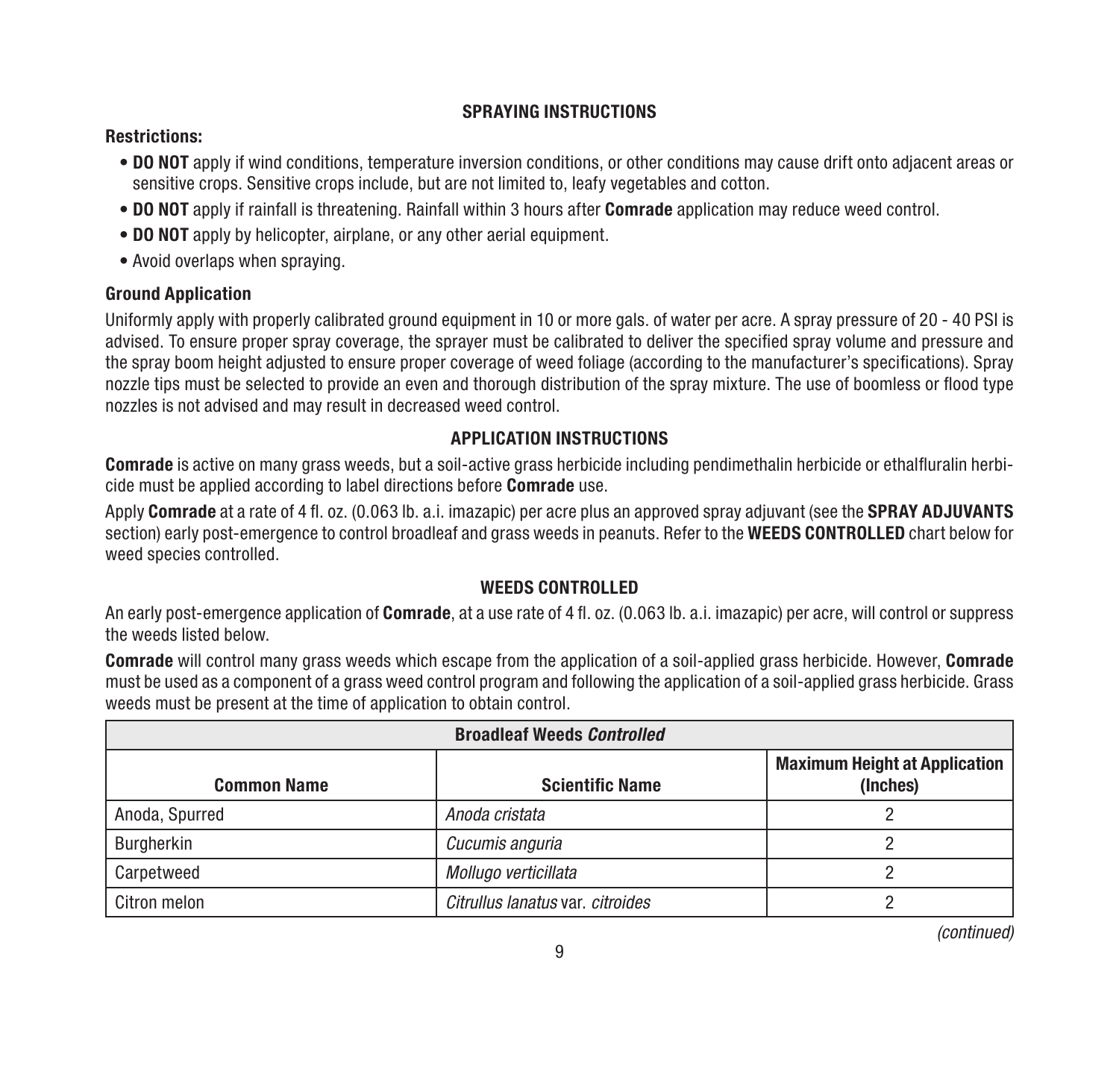| <b>Broadleaf Weeds Controlled (continued)</b> |                                      |                                                  |
|-----------------------------------------------|--------------------------------------|--------------------------------------------------|
| <b>Common Name</b>                            | <b>Scientific Name</b>               | <b>Maximum Height at Application</b><br>(Inches) |
| Cocklebur, Common                             | Xanthium strumarium                  | 6                                                |
| Crownbeard, Golden                            | Verbesina encelioides                | $\overline{c}$                                   |
| Indigo, Hairy                                 | Indigofera hirsuta                   | $\overline{c}$                                   |
| Morningglory, Cypressvine                     | Ipomoea quamoclit                    | 3                                                |
| Morningglory, Entireleaf                      | Ipomoea hederacea var. integriuscula | 3                                                |
| Morningglory, Ivyleaf                         | Ipomoea hederacea                    | 3                                                |
| Morningglory, Pitted                          | Ipomoea lacunosa                     | 3                                                |
| Morningglory, Smallflower                     | Jacquemontia tamnifolia              | 3                                                |
| Morningglory, Tall                            | Ipomoea purpurea                     | 3                                                |
| Piaweed, Amaranth                             | Amaranthus palmeri                   | $\overline{c}$                                   |
| Pigweed, Palmer                               | Amaranthus palmeri                   | $\overline{c}$                                   |
| Pigweed, Redroot                              | Amaranthus retroflexus               | 4                                                |
| Pigweed, Smooth                               | Amaranthus hybridus                  | 4                                                |
| Pigweed, Spiny                                | Amaranthus spinosus                  | 4                                                |
| Poinsettia, Wild                              | Euphorbia heterophylla               | $\overline{c}$                                   |
| Pusley, Florida                               | Richardia scabra                     | $\overline{c}$                                   |
| Radish, Wild                                  | Raphanus raphanistrum                | 4                                                |
| Redweed                                       | Melochia corchorifolia               | 4                                                |
| Senna, Coffee                                 | Cassia occidentalis                  | 3                                                |
| Sicklepod                                     | Cassia obtusifolia                   | 3                                                |
| Sida, Prickly                                 | Sida spinosa                         | $\overline{c}$                                   |
| Spurge spp.                                   | Euphorbia spp.                       | $\overline{c}$                                   |
| Starbur, Bristly                              | Acanthospermum hispidum              | $\overline{c}$                                   |
| Velvetleaf                                    | Abutilon theophrasti                 | $\overline{c}$                                   |

*(continued)*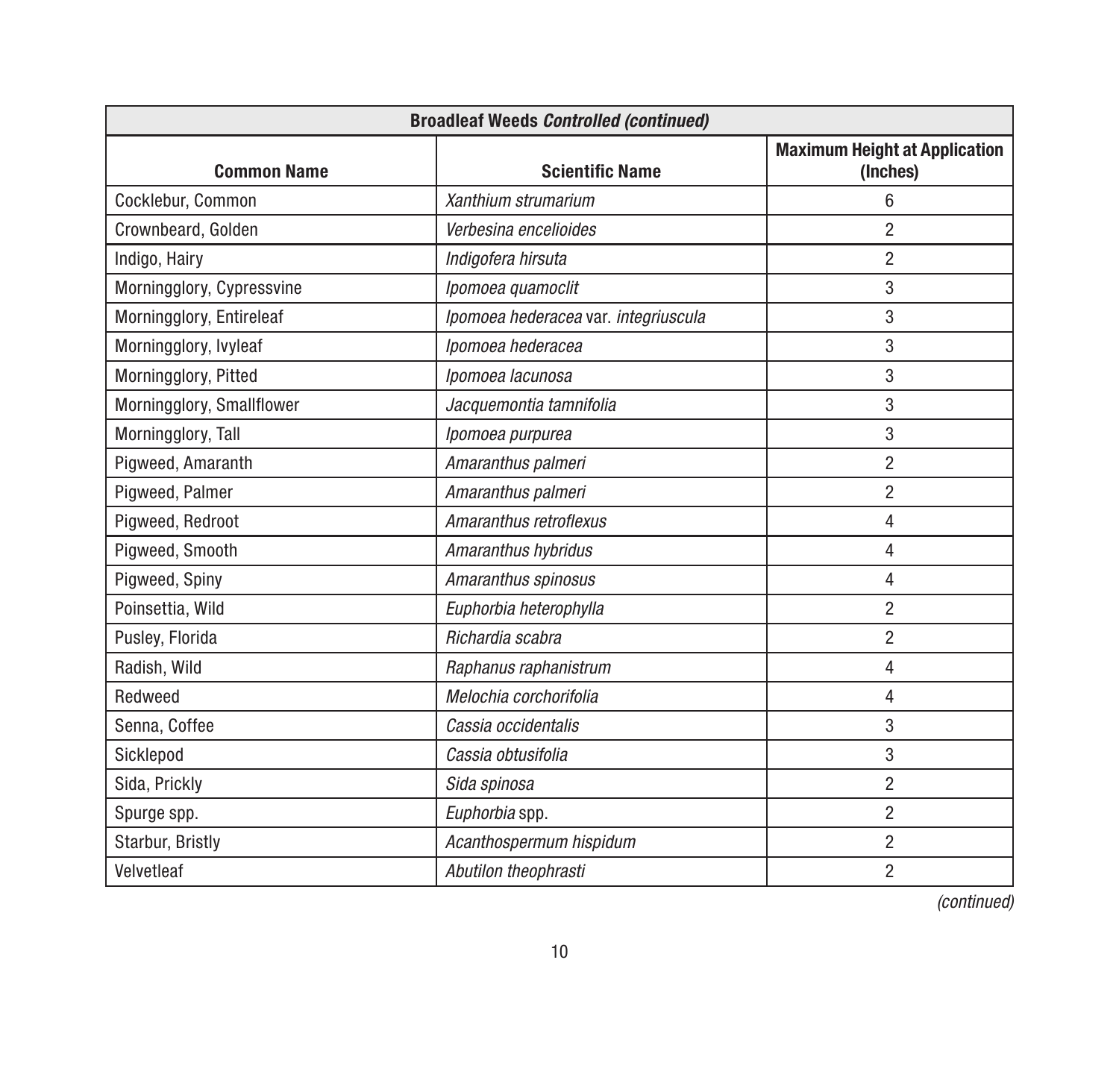| <b>Broadleaf Weeds Suppressed</b>                                        |                                                                                                                                |                                                  |
|--------------------------------------------------------------------------|--------------------------------------------------------------------------------------------------------------------------------|--------------------------------------------------|
| <b>Common Name</b>                                                       | <b>Scientific Name</b>                                                                                                         | <b>Maximum Height at Application</b><br>(Inches) |
| Beggarweed, Florida                                                      | Desmodium tortuosum                                                                                                            | $\overline{2}$                                   |
| Lambsquarters, Common                                                    | Chenopodium album                                                                                                              | $\overline{c}$                                   |
| Ragweed, Common                                                          | Ambrosia artemisiifolia                                                                                                        | $\overline{2}$                                   |
|                                                                          | Grass Weeds Controlled*                                                                                                        |                                                  |
| <b>Common Name</b>                                                       | <b>Scientific Name</b>                                                                                                         | <b>Maximum Height at Application</b><br>(Inches) |
| Crabgrass, Large                                                         | Digitaria sanguinalis                                                                                                          | 4                                                |
| Crabgrass, Smooth                                                        | Digitaria ischaemum                                                                                                            | 4                                                |
| Crowfootgrass                                                            | Dactyloctenium aegyptium                                                                                                       | $\overline{c}$                                   |
| Johnsongrass, Rhizome*                                                   | Sorghum halepense                                                                                                              | $8 - 10$                                         |
| Johnsongrass, Seedling                                                   | Sorghum halepense                                                                                                              | 4                                                |
| Panicum, Fall                                                            | Panicum dichotomiflorum                                                                                                        | 4                                                |
| Panicum, Texas                                                           | Panicum texanum                                                                                                                | $\overline{2}$                                   |
| Sandbur spp.                                                             | Cenchrus spp.                                                                                                                  | 4                                                |
| Signalgrass, Broadleaf                                                   | Brachiaria platyphylla                                                                                                         | 4                                                |
| <b>Grass Weeds Suppressed</b>                                            |                                                                                                                                |                                                  |
| <b>Common Name</b>                                                       | <b>Scientific Name</b>                                                                                                         | <b>Maximum Height at Application</b><br>(Inches) |
| Goosegrass                                                               | Eleusine indica                                                                                                                | $\overline{2}$                                   |
| <b>Sedges Controlled</b>                                                 |                                                                                                                                |                                                  |
| <b>Common Name</b>                                                       | <b>Scientific Name</b>                                                                                                         | <b>Maximum Height at Application</b><br>(Inches) |
| Nutsedge, Purple                                                         | Cyperus rotundus                                                                                                               | 4                                                |
| Nutsedge, Yellow                                                         | Cyperus esculentus                                                                                                             | 4                                                |
| enough leaf surface area to take up enough Comrade for complete control. | *For control of rhizome johnsongrass, weeds must be at least 8" - 10" tall at application. Smaller weeds do not generally have |                                                  |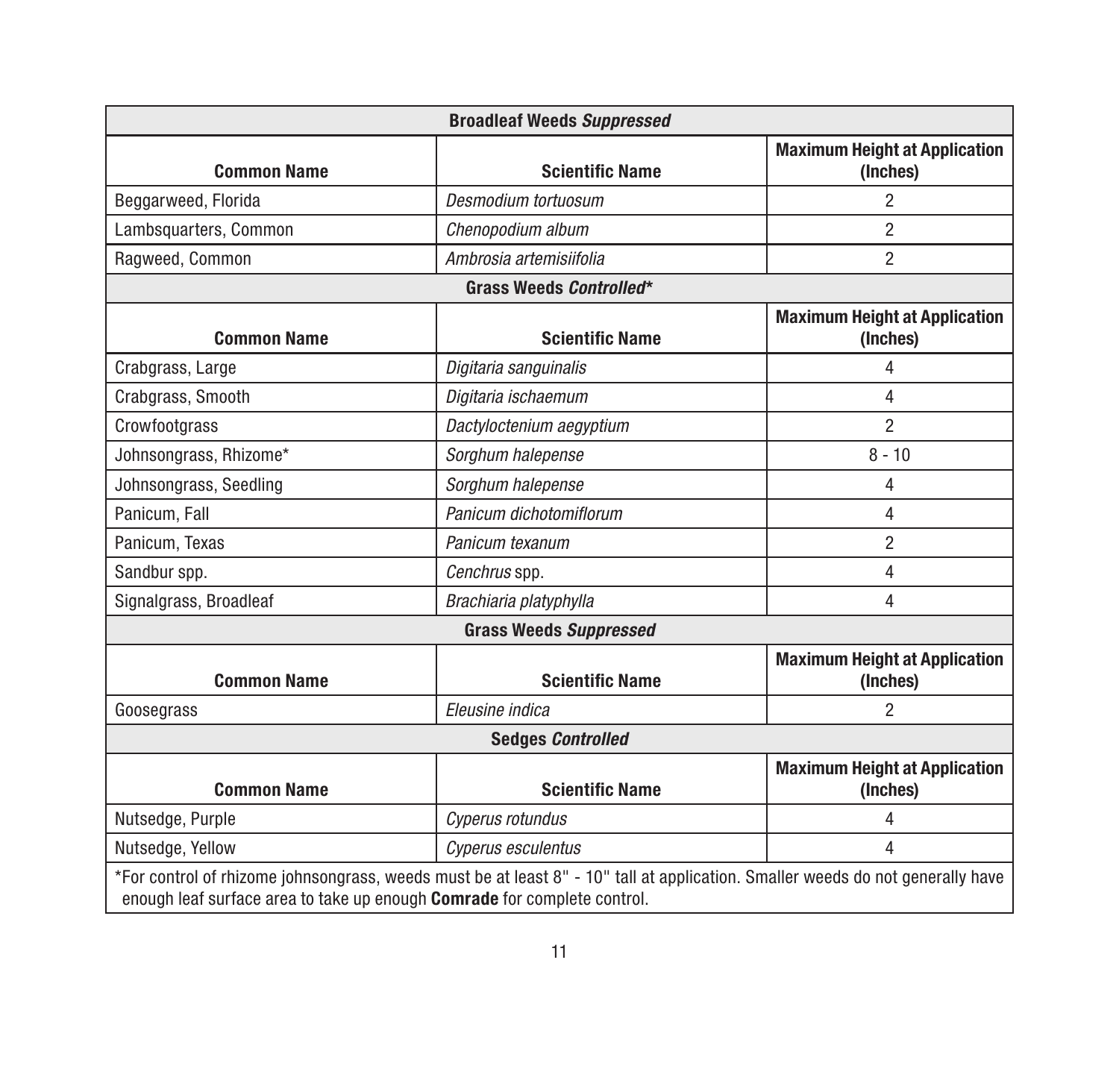#### ROTATIONAL CROP RESTRICTIONS

The following rotational crops may be planted after applying Comrade in peanuts:

| Crops                                                          | <b>Plant-Back Interval (Months)</b> |
|----------------------------------------------------------------|-------------------------------------|
| Peanuts                                                        | Anv                                 |
| Bahiagrass, Rye, and Wheat                                     |                                     |
| Field Corn, Snap Beans, Southern Peas, Soybeans, and Tobacco   |                                     |
| Barley, Cotton*, Grain Sorghum, Oats, Onions**, and Sweet Corn | 18                                  |
| All Crops Not Otherwise Listed                                 | 26                                  |
| Canola, Potatoes, Red Table Beets, and Sugarbeets              | 40                                  |

\*For Arizona, Arkansas, New Mexico, Oklahoma, and Texas only: Cotton may be planted 18 months after Comrade application in the states of Arizona, Arkansas, New Mexico, Oklahoma, and Texas unless drought conditions develop the year of Comrade application. Do not rotate to cotton at 18 months after Comrade application if less than 15" of rainfall or irrigation is received from the time of Comrade application through November  $1<sup>st</sup>$  of the same year. If drought conditions develop the year of Comrade application, cotton may be planted 26 months after Comrade application.

\*\*For Florida and Georgia only.

Use of Comrade in accordance with label directions is expected to result in normal growth of rotational crops in most situations: however, various environmental and agronomic factors make it impossible to eliminate all risks associated with the use of this product and, therefore, rotational crop injury is always possible.

Application of products containing chlorimuron-ethyl or imazethapyr the same year as labeled rates of Comrade may increase the risk of injury to sensitive rotational crops. Consult labels for specified uses of these products in combinations. Always follow the more restrictive label limitations and precautions.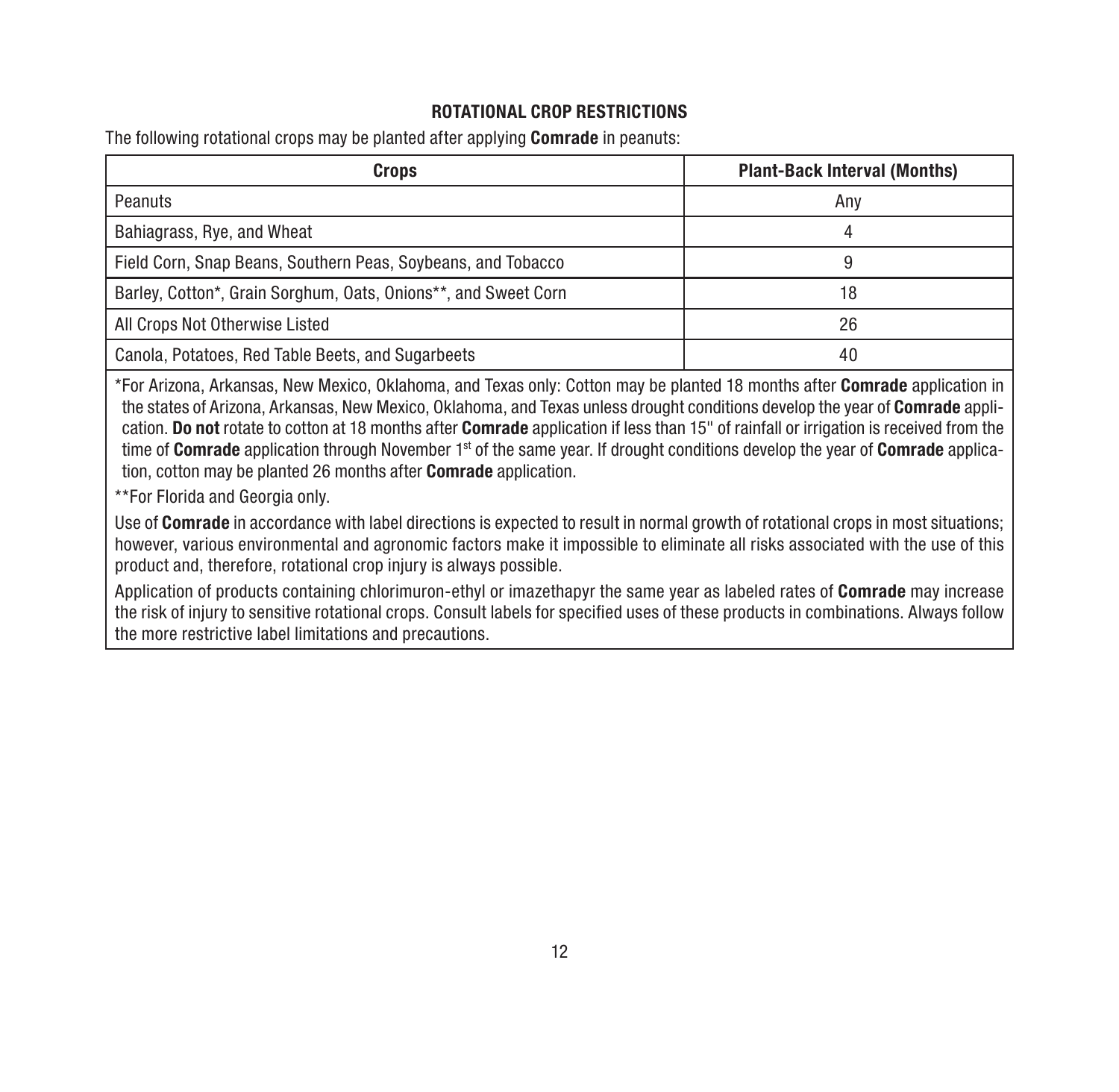## STORAGE AND DISPOSAL

**DO NOT** contaminate water, food, or feed by storage or disposal.

PESTICIDE STORAGE: Keep from freezing. Do not store below 20°F.

PESTICIDE DISPOSAL: Improper disposal of excess pesticide, spray mixture, or rinsate is a violation of Federal law. If these wastes cannot be disposed of by use according to label instructions, contact your State Pesticide or Environmental Control Agency, or the Hazardous Waste representative at the nearest EPA regional office.

#### CONTAINER HANDLING:

Less Than or Equal to 5 Gallons: Nonrefillable container. Do not reuse or refill this container. Offer for recycling if available. Triple rinse container (or equivalent) promptly after emptying. Triple rinse as follows: Empty the remaining contents into application equipment or a mix tank and drain for 10 seconds after the flow begins to drip. Fill the container 1/4 full with water and recap. Shake for 10 seconds. Pour rinsate into application equipment or a mix tank or store rinsate for later use or disposal. Drain for 10 seconds after the flow begins to drip. Repeat this procedure two more times. Then offer for recycling if available or reconditioning if appropriate or puncture and dispose of in a sanitary landfill or by incineration.

For Bulk and Mini-Bulk Containers: Refillable container. Refill this container with pesticide only. Do not use this container for any other purpose. Cleaning the container before final disposal is the responsibility of the person disposing of the container. Cleaning before refilling is the responsibility of the person refilling. To clean container before final disposal, empty the remaining contents from this container into application equipment or mix tank. Fill the container about 10% full with water. Agitate vigorously or recirculate water with the pump for 2 minutes. Pour or pump rinsate into application equipment or rinsate collection system. Repeat this rinsing procedure two more times. Then offer for recycling if available or puncture and dispose of in a sanitary landfill, or by incineration, or by other procedures allowed by State and local authorities.

#### CONDITIONS OF SALE AND LIMITATION OF WARRANTY AND LIABILITY

NOTICE: Read the entire Directions for Use and Conditions of Sale and Limitation of Warranty and Liability before buying or using this product. If the terms are not acceptable, return the product at once, unopened, and the purchase price will be refunded.

The Directions for Use of this product must be followed carefully. It is impossible to eliminate all risks inherently associated with the use of this product. Ineffectiveness or other unintended consequences may result because of such factors as manner of use or application, weather, presence of other materials or other influencing factors in the use of the product, which are beyond the control of Sharda USA LLC or Seller. To the extent consistent with applicable law, all such risks shall be assumed by Buyer and User, and Buyer and User agree to hold Sharda USA LLC and Seller harmless for any claims relating to such factors.

Sharda USA LLC warrants that this product conforms to the chemical description on the label and is reasonably fit for the purposes stated in the Directions for Use, subject to the inherent risks referred to above, when used in accordance with directions under normal use conditions. This warranty does not extend to the use of this product contrary to label instructions, or under conditions not reasonably foreseeable to or beyond the control of Seller or Sharda USA LLC and Buyer and User assume the risk of any such use. To the extent consistent with applicable law, SHARDA USA LLC MAKES NO WARRANTIES OF MERCHANTABILITY OR OF FITNESS FOR A PARTICULAR PURPOSE NOR ANY OTHER EXPRESS OR IMPLIED WARRANTY EXCEPT AS STATED ABOVE.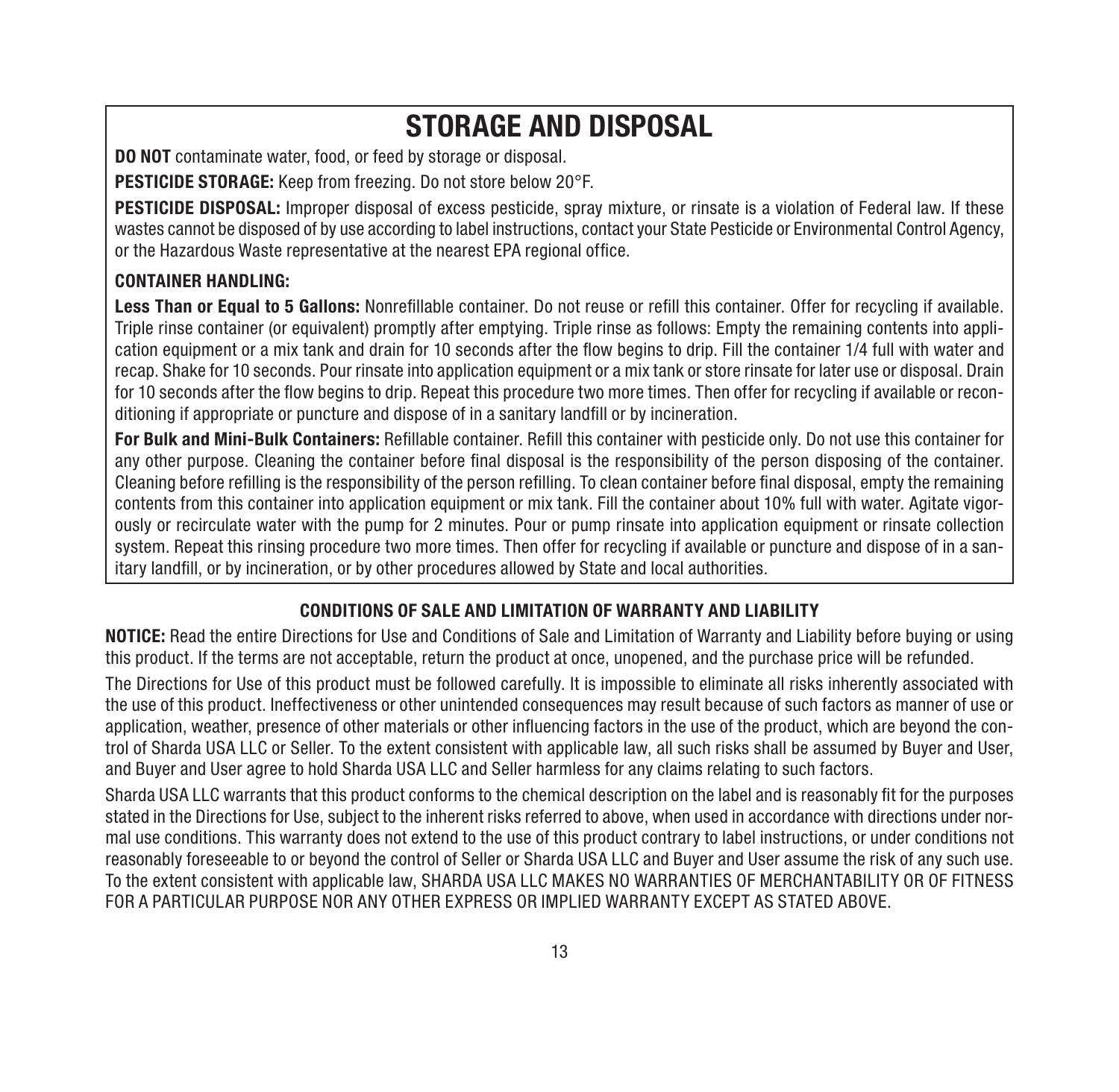To the extent consistent with applicable law, neither Sharda USA LLC nor Seller shall be liable for any incidental, consequential or special damages resulting from the use or handling of this product. TO THE EXTENT CONSISTENT WITH APPLICABLE LAW, THE EXCLUSIVE REMEDY OF THE USER OR BUYER, AND THE EXCLUSIVE LIABILITY OF SHARDA USA LLC AND SELLER FOR ANY AND ALL CLAIMS, LOSSES, INJURIES OR DAMAGES (INCLUDING CLAIMS BASED ON BREACH OF WARRANTY, CONTRACT, NEGLIGENCE, TORT, STRICT LIABILITY OR OTHERWISE) RESULTING FROM THE USE OR HANDLING OF THIS PRODUCT, SHALL BE THE RETURN OF THE PURCHASE PRICE OF THE PRODUCT OR, AT THE ELECTION OF SHARDA USA LLC OR SELLER, THE REPLACEMENT OF THE PRODUCT.

Sharda USA LLC and Seller offer this product, and Buyer and User accept it, subject to the foregoing Conditions of Sale and Limitation of Warranty and Liability, which may not be modified except by written agreement signed by a duly authorized representative of Sharda USA LLC.

All trademarks are the property of their respective owners.